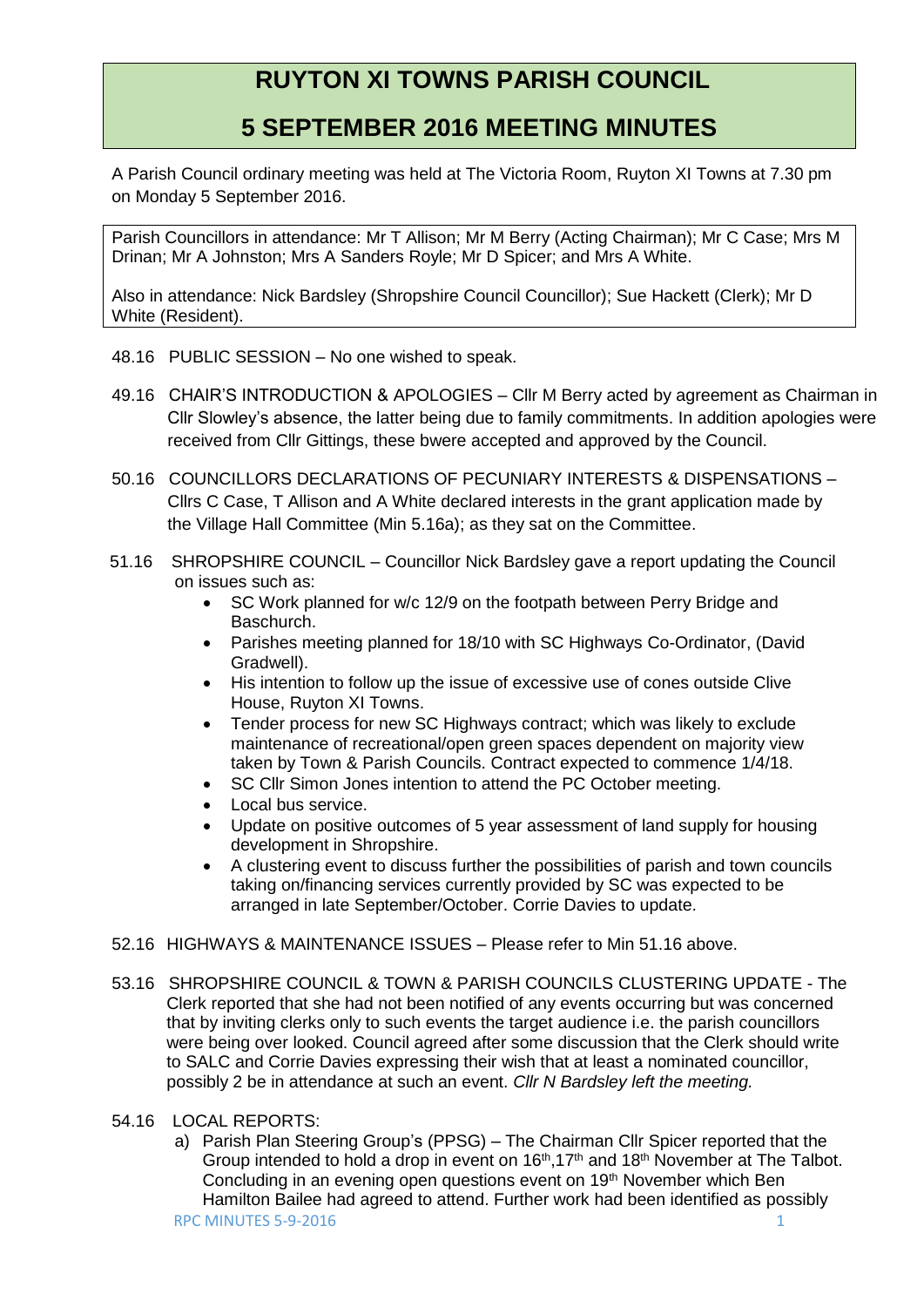requiring additional funding and it was resolved that a further £500 be transferred to the Group's budget; resulting in a Village Road Safety budget total of £1,000-00. (This was done using the Council's Power of Competence.)

- b) Local Poster Competition outlined by the Clerk on behalf of the Chairman Cllr Slowley - Outcome Parish Council decided that as at this time it was not appropriate to consider such a project, as PPSG were holding a public consultation event in November; when signage would be considered; the matter was deferred until the December 2016 meeting.
- 55.16 PLANNING MATTERS The Clerk confirmed that no new planning applications or planning decisions had been notified to the Council since the previous meeting. It was acknowledged however that Bay Cottage Little Ness Road planning appeal had resulted in a dismiss decision (Ref 16/02390/NONDET); with a very pleasing Inspector's report.
- 56.16 CONFIRMATION & ACCEPTANCE OF PREVIOUS MEETING MINUTES: The Council resolved that the draft minutes of the Council meeting held on 25 July 2016 be confirmed as accurate. The acting Chairman was directed to sign them as such.
- 57.16 FINANCE
	- a. Council resolved to pay the following, instructing Cllrs Lewis and Case to check the supporting paperwork to the cheques raised before authorising payment: (Proposed TA; Seconded DS.) ( Please note Cllrs CC; TA and AW abstained from speaking or voting on the village hall grant application.)

Chq No 823 £100.00; Ruyton XI Towns Village Hall – Home Grown Grant application

Chq No 824 £63.60 VAT £10.60; Highline Electrical Ltd – street light maintenance repairs

Chq No 825 £5,700.00; VAT £950.00; GR Contracting – Basketball court installation Chq No 826 £102.43; Clerk; 3 months Home Working Allowance, mileage postage Chq No 827 £22.00; SALC – Public speaking training session

Chq No 828 £1,146.67; Clerk's Aug Net Pay; (NG pay rise of 1% applied/back dated & tax refund.)

Chq No 829 £240.00 VAT £40.00; Mazars LLR; External Audit 2015/16.

- b. External auditors report The Clerk presented the report; which confirmed that the accounts were accurate and highlighted no issues. She went on to present the notice of the "Conclusion of the Audit" which had or was in the process of being displayed on the Council's website and public notice boards with the Annual Return. The matter was noted.
- 58.16 CLERK'S UPDATE REPORT & COMMUNICATION The Clerk gave a verbal presentation to Council and the following significant decisions arose:
	- Council supported the use of Mail Chimp to produce the Council's electronic newsletter with the proviso that 4 hard copy newsletters were produced and displayed on notice boards within the Parish. 2 to be passed to Cllr White, 1 to be displayed at the Victoria Room and 1 passed to Mrs Lycett. The Clerk confirmed that the newsletter was available on the Parish Face Book page, circulated by Yoland Brown and had to date been signed up to by 67 residents.
	- The following councillors agreed to be set up as signatories on the PC bank account; Cllrs Case; Slowley; Berry; Spicer and Johnston – Clerk to circulate necessary paperwork for completion by next meeting.
	- Council resolved not to take on the responsibility of The Chapel grave yard given the lack of local interest. However the Council agreed that they would like to be